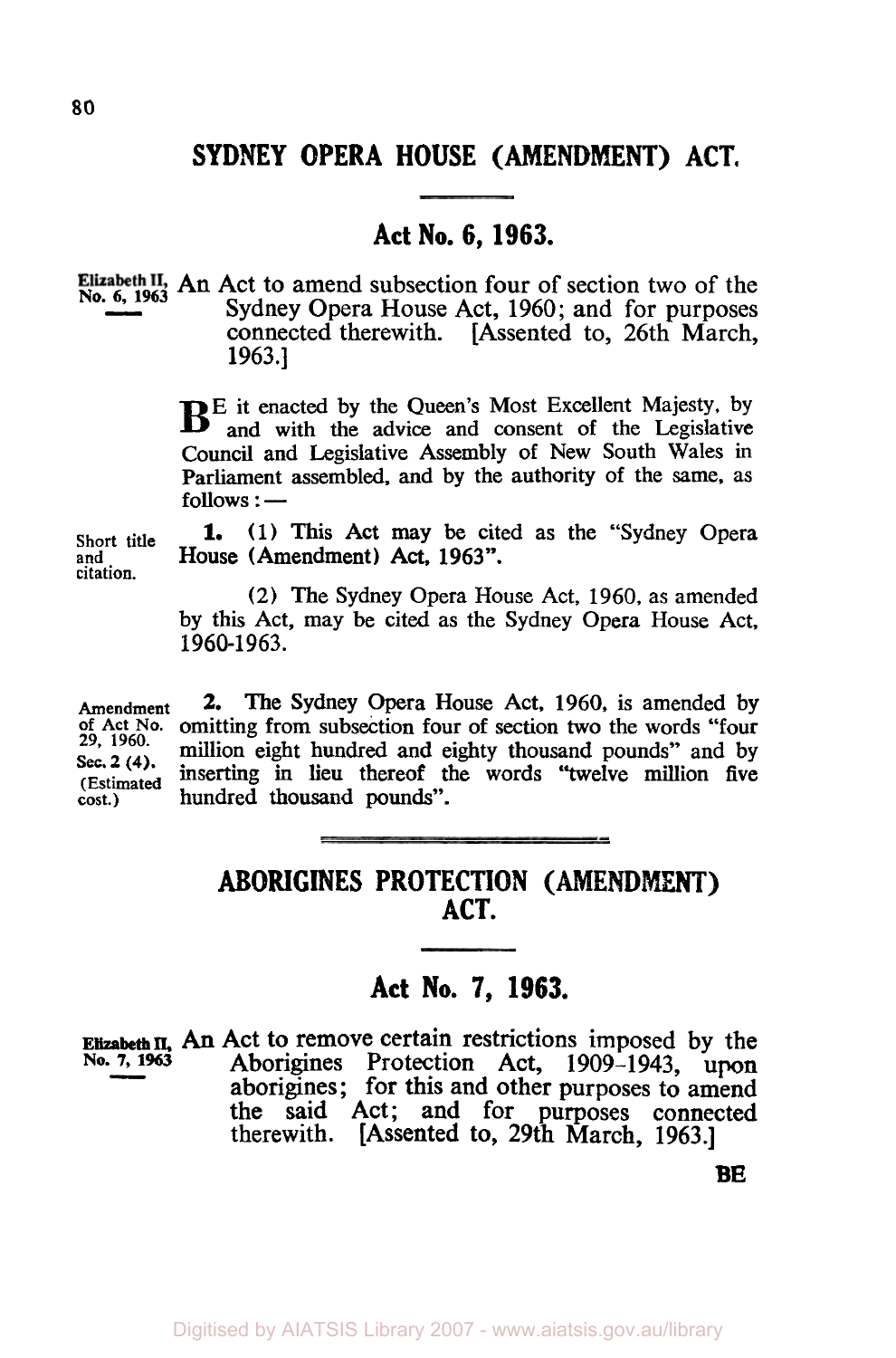#### **Aborigines Protection (Amendment) Act. 81**

**B** E it enacted by the Queen's Most Excellent Majesty, by No. **7, 1963** and with the advice and consent of the Legislative Council and Legislative Assembly of New South Wales in Parliament assembled, and by the authority of the same, **as**   $follows:$   $-$ 

**1.** (1) This Act may be cited as the "Aborigines Protec- **Short title**  tion (Amendment) Act, 1963". **And** citation. **and** 

**(2)** The Aborigines Protection Act, 1909, as amended by subsequent Acts and by this Act, may be cited as the Aborigines Protection Act, 1909-1963.

**2.** (1) The Aborigines Protection Act, 1909, as **Amendment**  amended by subsequent Acts, is amended— of Act No. *25,* **1909.** 

| (a) by omitting from section three the definition of $\frac{1}{2}$<br>"Liquor"; |  |  |  | (Interpre-<br>tation.)                           |
|---------------------------------------------------------------------------------|--|--|--|--------------------------------------------------|
| (b) by omitting section 8A;                                                     |  |  |  | Sec. 8A.<br>(Removal to<br>reserves.<br>$etc.$ ) |

- (c) by omitting section **8B;**
- (d) by omitting section *8C;*
- 
- (e) by omitting section nine;
- **(f)** by omitting section ten; *sec.* **10.**

**aborigines) (Wandering with aborigines.)** 

Sec. 8**в**. **(Enticing aborigine to remove from reserve.)**  *Sec.* **8C. (Removing aborigine from New**  South **Wales.)**  *sec. 9.*  **(Supply of liquor** *to* 

**(g)** by omitting from paragraph (b) of subsection four *sec.* **12.**  of section twelve the words "; and where it decides **(Wards**  to exercise the power referred to in paragraph (c) absconding, **of**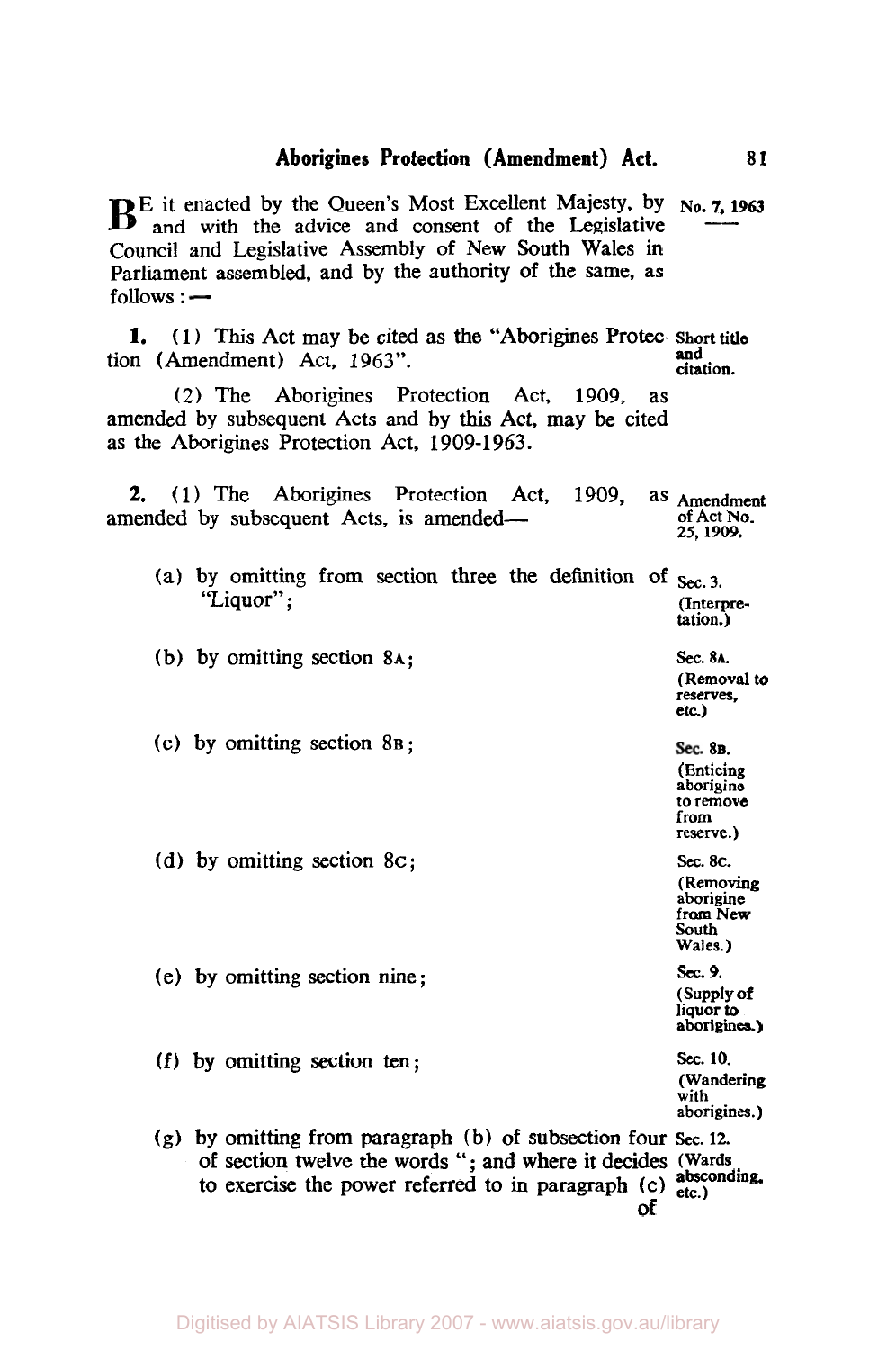| 82                                                                                        | Aborigines Protection (Amendment) Act.                                                                                                                                                   |
|-------------------------------------------------------------------------------------------|------------------------------------------------------------------------------------------------------------------------------------------------------------------------------------------|
| No. 7, 1963                                                                               | of subsection one or paragraph (d) of subsection<br>two of that section, the court shall commit the<br>child to a home constituted and established under<br>section eleven of this Act"; |
| Sec. 13B.<br>(In case of<br>unfair<br>treatment.<br>board to<br>remove<br>aborigine.)     | (h) by omitting section $13B$ ;                                                                                                                                                          |
| Sec. 13c.<br>(Employer<br>to pay wages<br>to Superin-<br>tendent in<br>certain<br>cases.) | (i) by omitting section $13c$ ;                                                                                                                                                          |
| Sec. 14.<br>(Power to<br>remove<br>aborigines<br>camped in<br>vicinity of<br>townships.)  | (j) by omitting section fourteen;                                                                                                                                                        |
| Sec. 14A.<br>(Medical<br>examination<br>and<br>treatment.)                                | $(k)$ by omitting section 14A;                                                                                                                                                           |
| Sec. 18.<br>(Proceed-<br>ings.)                                                           | (1) by omitting from section eighteen the words "in the<br>name of the board".                                                                                                           |
| Amendment<br>of Act No.<br>7. 1918.                                                       | (2) The Aborigines Protection (Amendment) Act,<br>$1918$ , is amended—                                                                                                                   |
| (Consequen-<br>tial.)                                                                     | (a) by omitting paragraph (iii) of section two;                                                                                                                                          |
|                                                                                           | (b) by omitting paragraph (vii) of the same section.                                                                                                                                     |
| Amendment<br>of Act No.<br>32, 1936.                                                      | (3) The Aborigines Protection (Amendment) Act,<br>1936, is amended—                                                                                                                      |
| (Consequen-<br>tial.)                                                                     | (a) by omitting subparagraph (ii) of paragraph (a) of<br>subsection one of section two:                                                                                                  |
|                                                                                           | (b) by omitting paragraph (c) of the same subsection;                                                                                                                                    |
|                                                                                           | (c) by omitting paragraph (d) of the same subsection;                                                                                                                                    |

**(d)**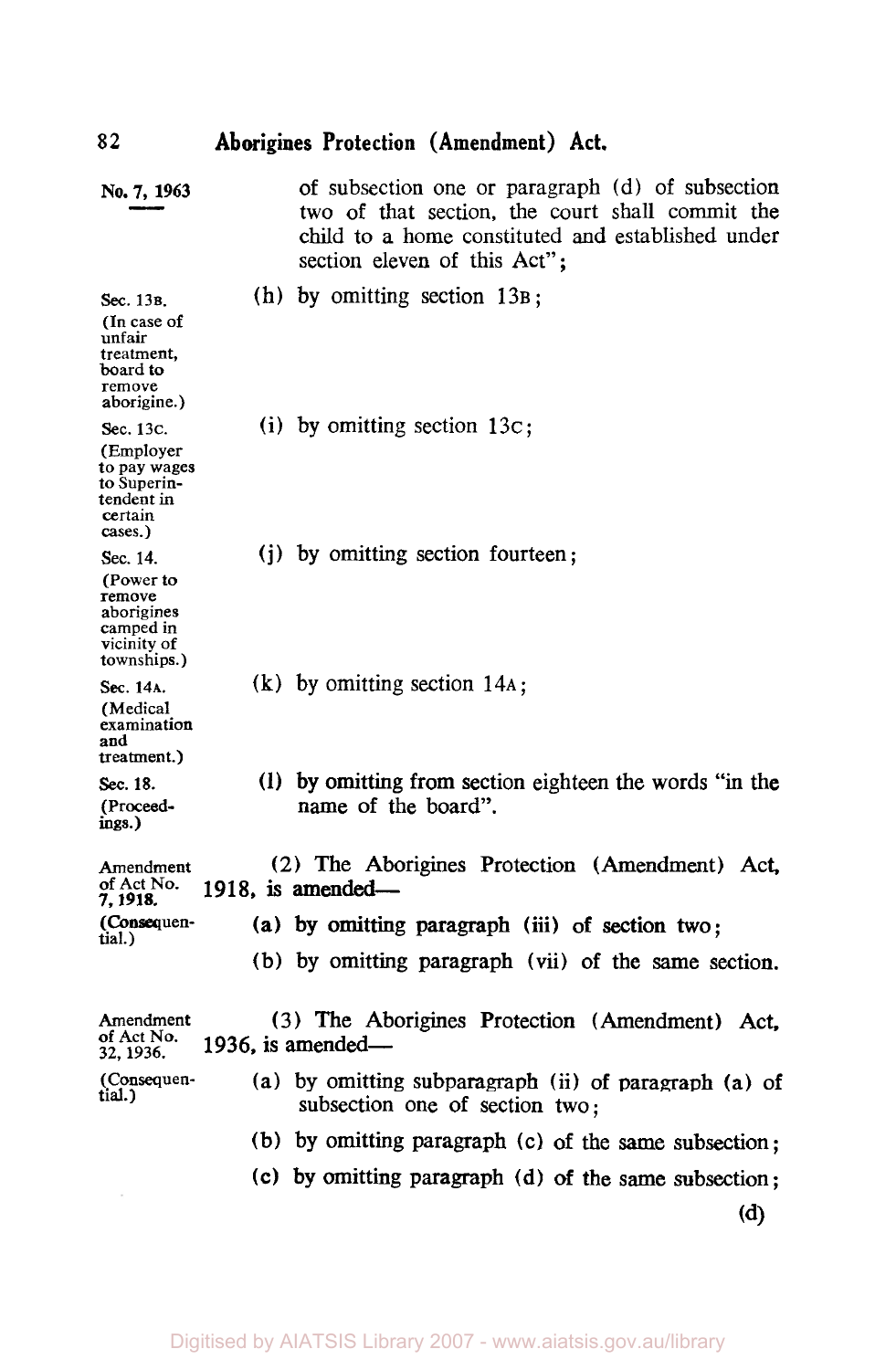#### **Campbelitown to Camden Tramway and Jerilderie towards Deniliquin Railway Act. 83**

(d) by omitting so much of paragraph (i) of the same No. 7, 1963 subsection as inserted new sections 13B and 13c;

> **(Consequential.)**

(e) by omitting paragraph (j) of the same subsection.

**(4)** The Aborigines Protection (Amendment) Act, Amendment of Act. No. **1940, is amended— 12, 1940.** 

- **(a)** by omitting paragraph (d) **of** section three;
- (b) by omitting paragraph **(f)** of the same section.